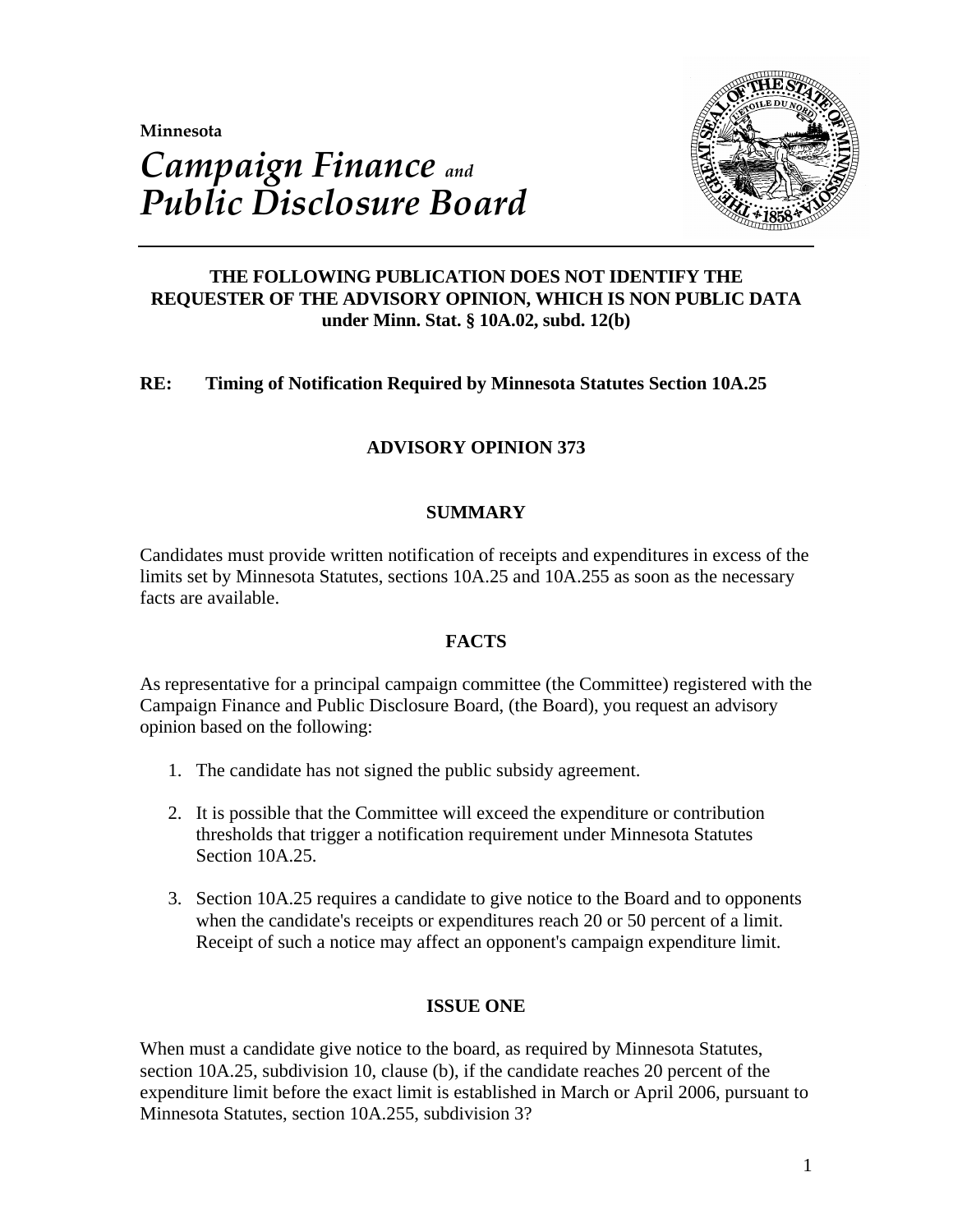#### **OPINION ONE**

The requester correctly points out that campaign expenditure limits are adjusted each election year for offices that are on the ballot. The Board adjusts the campaign expenditure limit based on increases in the Consumer Price Index. As provided in Minnesota Statutes section 10A.255, subdivision 3, the Board will publish the campaign expenditure limits in the State Register as soon as possible, but no later than, April 15, 2006.

Notice must be given to the Board within 24 hours after the 2006 campaign expenditure limit is published in the State Register.

#### **ISSUE TWO**

When must a candidate give notice to his or her primary election opponent(s), as required by Minnesota Statutes, section 10A.25, subdivision 10, clause (b), if the candidate reaches the statutory percent of an expenditure limit before the primary election opponents have been identified?

#### **OPINION TWO**

Minnesota Statutes, section 10A.25, subdivision 10, provides that before the primary election, a candidate's "opponents" are only those candidates of the same party that will appear on the primary ballot. Notice must be given to primary election opponents within 24 hours after the close of the filing and withdraw periods for the state election. In 2006, the list of candidates at the primary election will be finalized after July 21, 2006, which is the last day for a candidate to withdraw their affidavit of candidacy.

## **ISSUE THREE**

When must a candidate give notice to his or her general election opponent(s), as required by Minnesota Statutes, section 10A.25, subdivision 10, clause (b)?

## **OPINION THREE**

General election opponents are identified by the results of the state primary election as certified by the appropriate county or state canvassing board. Notice must be given to the candidate's general election opponents within 24 hours after the results of the primary election are certified.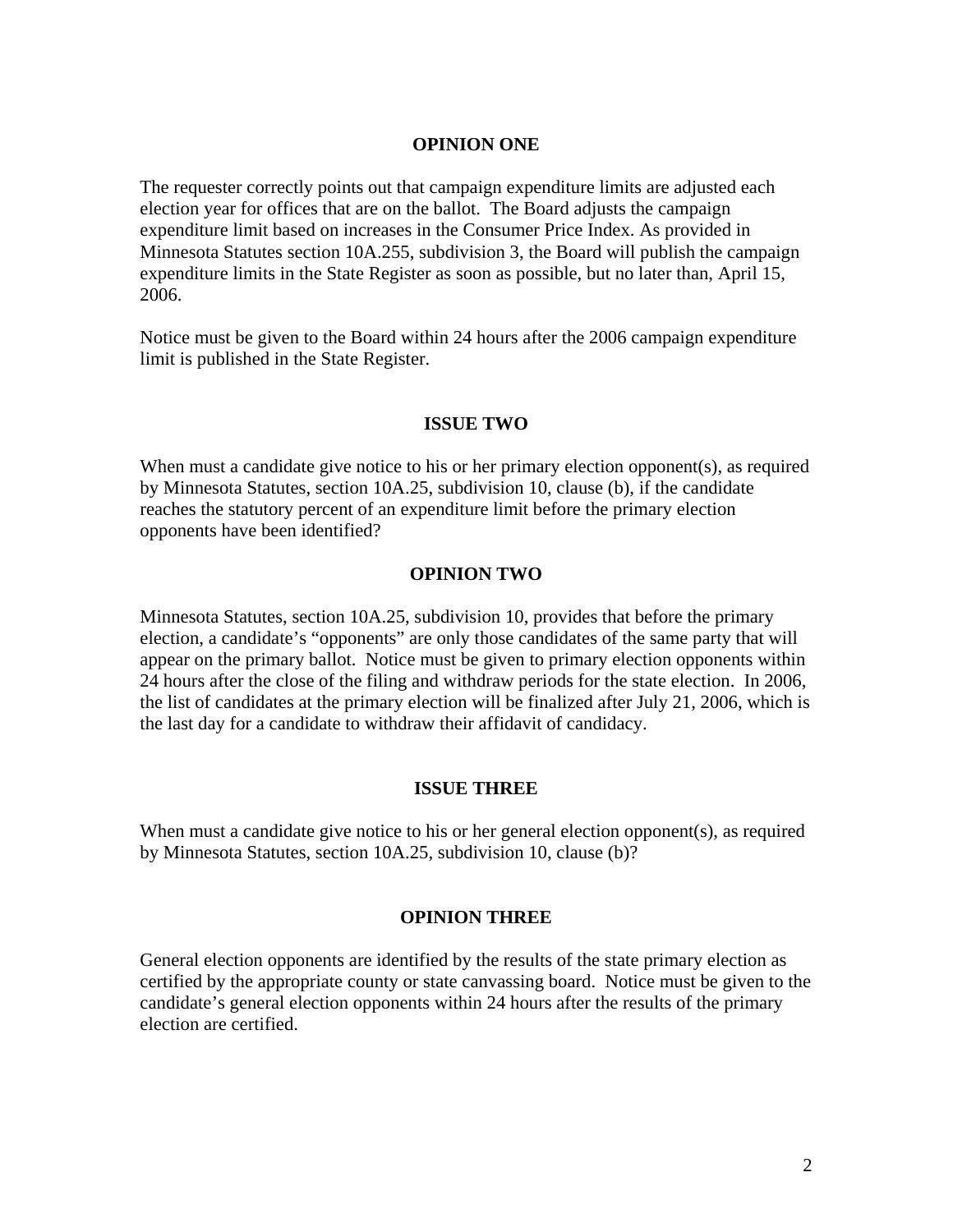#### **NOTE**

The Board notes that Minnesota Statutes, section 10A.25, subdivision 10, provides that a candidate who has signed a public subsidy agreement and who chooses to be released from the campaign expenditure limits based on the notification received from a primary election opponent may not exceed the campaign expenditure limit prior to September 2, 2006. Exceeding the campaign expenditure limit for the office prior to September 2, 2005, will result in a violation of Minnesota Statutes, section 10A.25, subdivision 2.

Issued January 11, 2006

Bob Milbert, Chair Campaign Finance and Public Disclosure Board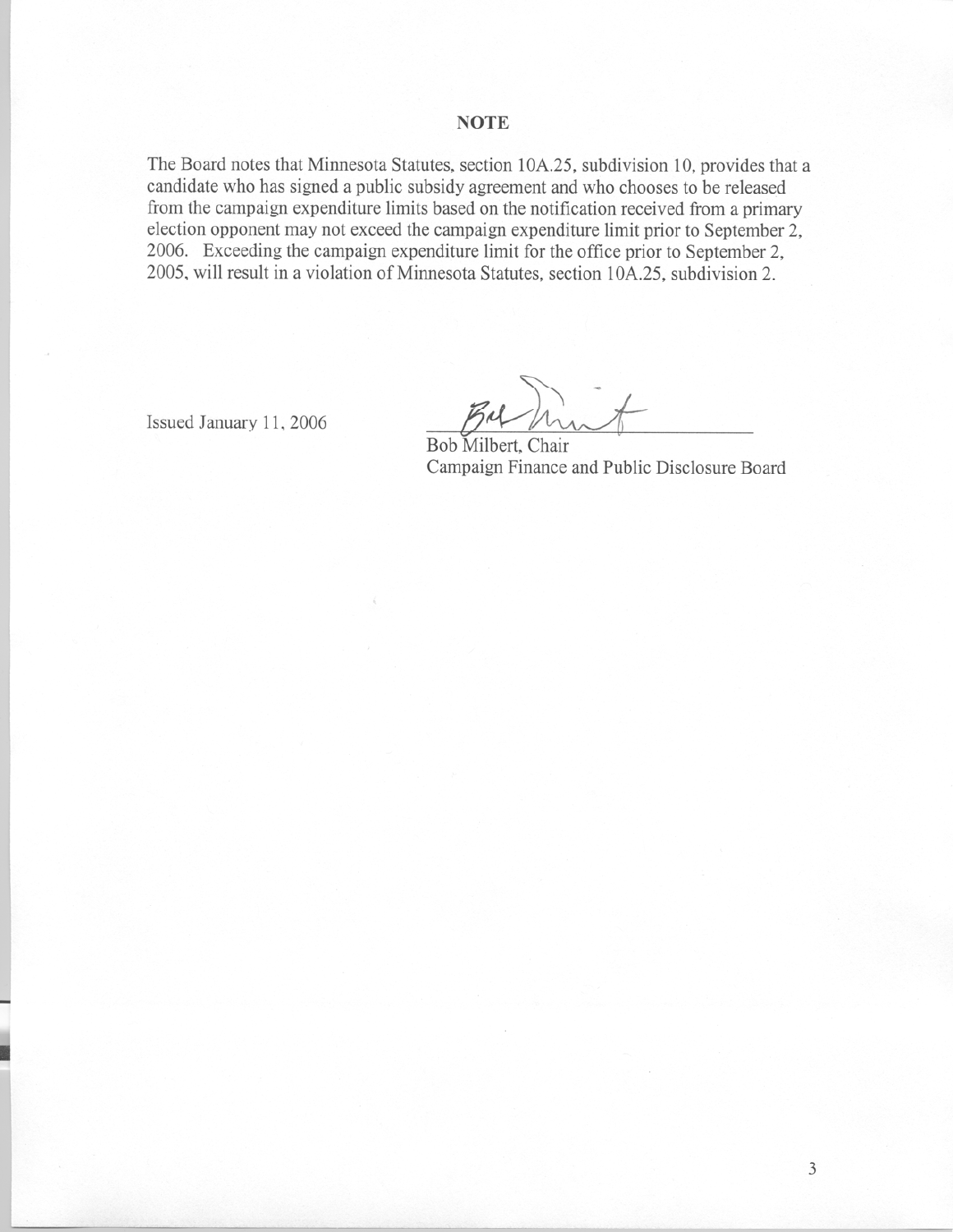## **Cited Statutes and Administrative Rules**

#### **10A.25 Spending limits.**

 Subd. 10. **Effect of opponent's conduct**. (a) After the deadline for filing a spending limit agreement under section 10A.322, a candidate who has agreed to be bound by the expenditure limits imposed by this section as a condition of receiving a public subsidy for the candidate's campaign may choose to be released from the expenditure limits but remain eligible to receive a public subsidy if the candidate has an opponent who has not agreed to be bound by the limits and has received contributions or made or become obligated to make expenditures during that election cycle in excess of the following limits:

- (1) up to the close of the reporting period before the primary election, receipts or expenditures equal to 20 percent of the expenditure limit for that office as set forth in subdivision 2; or
- (2) after the close of the reporting period before the primary election, cumulative receipts or expenditures during that election cycle equal to 50 percent of the expenditure limit for that office as set forth in subdivision 2.

Before the primary election, a candidate's "opponents" are only those who will appear on the ballot of the same party in the primary election.

- (b) A candidate who has not agreed to be bound by expenditure limits, or the candidate's principal campaign committee, must file written notice with the board and provide written notice to any opponent of the candidate for the same office within 24 hours of exceeding the limits in paragraph (a). The notice must state only that the candidate or candidate's principal campaign committee has received contributions or made or become obligated to make campaign expenditures in excess of the limits in paragraph (a).
- (c) Upon receipt of the notice, a candidate who had agreed to be bound by the limits may file with the board a notice that the candidate chooses to be no longer bound by the expenditure limits. A notice of a candidate's choice not to be bound by the expenditure limits that is based on the conduct of an opponent in the state primary election may not be filed more than one day after the State Canvassing Board has declared the results of the state primary.
- (d) A candidate who has agreed to be bound by the expenditure limits imposed by this section and whose opponent in the general election has chosen, as provided in paragraph (c), not to be bound by the expenditure limits because of the conduct of an opponent in the primary election is no longer bound by the limits but remains eligible to receive a public subsidy.